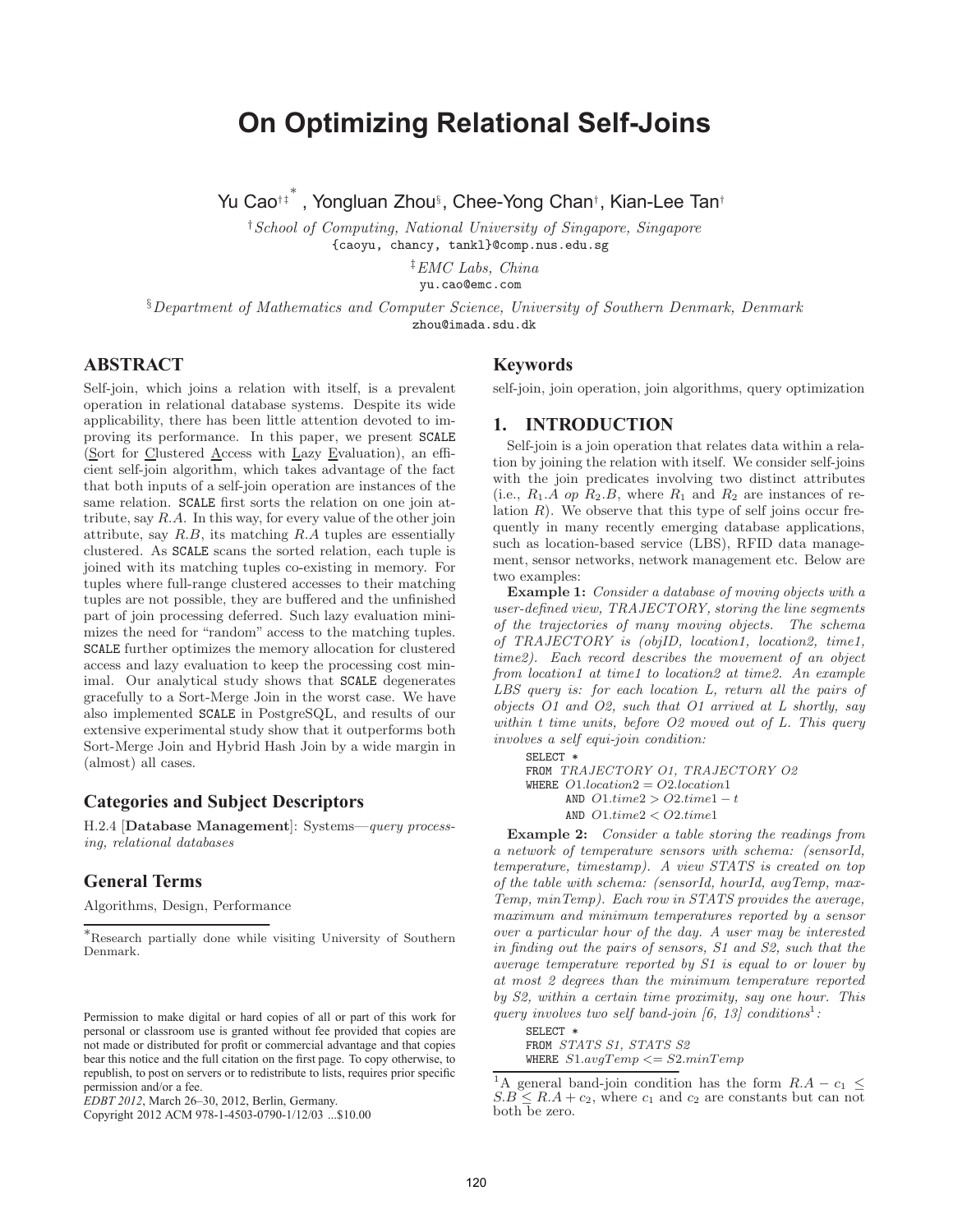AND  $S1.avgTemp \geq S2.minTemp - 2$ AND  $S1-hourId \leq S2-hourId + 1$ AND  $S1-hourId \geq S2-hourId - 1$ AND  $S1.$ sensor $Id \leq S2.$ sensor $Id$ 

Moreover, self-join is also common in RDF data management where self-join is used to relate the subjects and objects of a triple table, and in the publication of relational data as XML where XML queries (e.g. XQuery) over XML views are translated into self-joins of base relational tables.

Despite the importance and prevalence of self-joins, there however have been surprisingly few research efforts on optimizing them.

On the one hand, existing solutions either employ join indexes [12] or handle the special case where the join attributes are on the same attribute (e.g.,  $R_1.A = R_2.A$ ) [4, 8]. As one can see from the examples, many emerging queries involve self joins on two distinct attributes. While index-based techniques could be applied to the problem, it is possible that indexes do not exist, especially when the queries are ad-hoc and/or the join attributes are derived and computed from user defined functions as shown in Example 2. Even when indexes exist, they may not be useful. For example, if the join selectivity is high (i.e. a lot of join results), then indexes, especially the non-clustered ones, are not beneficial.

On the other hand, conventional join algorithms, such as Sort-Merge Join (SMJ) and Hybrid Hash Join (HHJ), treat the two instances of the same relation as distinct relations. As such, they miss the opportunities to enhance the processing performance, particularly in keeping the I/O cost low.

To improve performance, we need a scheme that can take advantage of the fact that the two inputs of a self-join operator are instances of the same relation. Towards this end, we propose a novel and efficient self equi-join algorithm called SCALE (Sort for Clustered Access with Lazy Evaluation), which is also easily extendible to handle self band-joins [6, 13. SCALE first sorts the relation, say  $R$ , on one of the join attributes, say A, to produce a sorted sequence, denoted as  $S_A(R)$  (when R has already been ordered by some join attribute, this sorting step can be avoided). Now, given a tuple t with  $t.B = x$ , where B is the other join attribute, all the matching tuples whose  $R.A$  value is  $x$  are clustered within  $S_A(R)$ . As such, by scanning  $S_A(R)$ , we have two possible cases. First, for each tuple t with  $t.B = x$ , we have a clustered access of all matching tuples if  $t$  co-exists with them in memory. In this case, we can generate and produce the join results at no extra cost since this is within a single scan of  $S_A(R)$ . Second, for a tuple t with  $t.B = x$  for which such clustered access is not possible (e.g., matching  $R.A$  tuples may not co-exist with  $t$  in memory), it is buffered and possibly spilled to disk to defer the join processing to a later time. Such lazy evaluation minimizes the need for "random" accesses to the matching tuples.

To support clustered access and lazy evaluation, the memory space has to be effectively allocated between these two tasks. To optimize performance, SCALE adopts a cost-based approach to manage the memory allocation for clustered access and lazy evaluation. SCALE is also able to handle the situation where the two joining instances of the same relation are associated with different tuple selection and projection predicates. Moreover, we can improve SCALE with sideways information passing techniques to further reduce the cost when many tuples have no join matchings.

Our analytical study shows that SCALE degenerates gracefully to Sort-Merge Join (SMJ) in the worst case. We have also implemented SCALE in PostgreSQL [1], and the results of our extensive experimental study confirms our analytical results. Moreover, it shows that SCALE outperforms both Sort-Merge Join and Hybrid Hash Join by 20% - 40% in (almost) all cases.

The rest of the paper is organized as follows. Section 2 surveys the related work of this paper. Section 3 discusses the technical details of the SCALE algorithm. We then present a thorough analytical study of SCALE in Section 4. An extensive experimental study is presented in Section 5. In Section 6, extensions to SCALE supporting self band-join and side-ways information passing are proposed. We conclude the paper in Section 7.

## **2. RELATED WORK**

The join operation is one of the most time-consuming and data-intensive operations. Therefore, it is critical to implement joins in the most efficient way possible. The join operation has been studied and discussed extensively in the literature (see [9] for a comprehensive survey). Common adhoc join techniques can be classified into three broad categories: nested-loop join, sort-merge join [3] and hash-based join  $[5, 7, 14]$ . Recently, Goetz proposed  $q$ -join  $[10]$ , a generalized join algorithm, intending to replace the above join techniques. The major advantage of  $q$ -join over sort-merge join and hash-based join lies in its robustness rather than its potential performance gain. This implies that  $q$ -join's costs should be comparable with those of sort-merge join and hybird hash join. Therefore, in our experiments we did not directly compare with *g-join*. Besides, the *Diag-Join* algorithm [11] optimizes a special case of 1:N join where the two joined tables have the time-of-creation clustering property, which usually does not hold for the single table involved by a self-join. Thus, Diag-Join cannot be directly utilized for optimizing self-joins.

Nevertheless, to the best of our knowledge, only a few works specifically focus on self-join processing. In [12], Lei and Ross proposed the Stripe algorithm for performing a join with a join index [16], which maintains pairs of identifiers of tuples that would match in case of a join between two relations. Stripe join was designed for general join processing but is particularly efficient for self-joins. However, the applicability of Stripe join is highly dependent on the availability of the suitable join index, which must have been materialized and maintained by the database systems before the join execution. In contrast, our algorithm is more useful in application contexts identified in Section 1, e.g. the join attribute is a derived one that is not indexed. The problem of self-join size estimation has been tackled in both centralized [2] and large-scale distributed [15] database systems.

In this paper, we mainly discuss the situation that the selfjoin predicate involves two distinct attributes. In the special case where the join predicate is an equi-join over the same attribute (e.g.,  $R_1.A = R_2.A$ ), the join may be evaluated by partitioning the base relation according to the attributes involved in the equality join predicates and then performing a simplified join operation separately on each partition. The identification and execution of such a special case of self-join were addressed previously in [4, 8]. Our algorithm is actually applicable to such special cases and essentially behaves like the partition-based evaluation strategies in [4, 8]. Therefore, the performances are expected to be comparable for such special cases.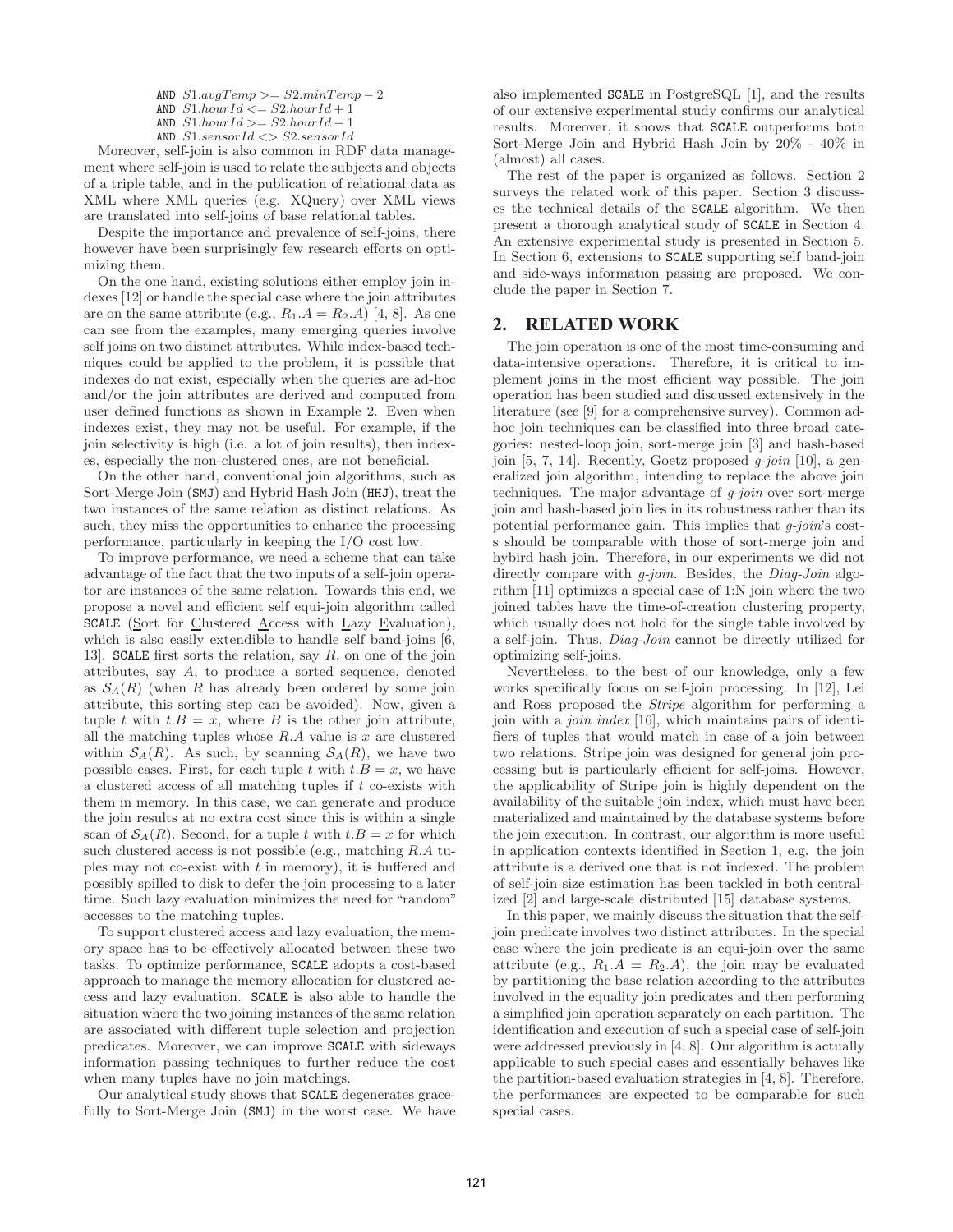## **3. THE SCALE ALGORITHM**

In this section, we consider a self equi-join  $R_1.A = R_2.B$ . Both  $R_1$  and  $R_2$  are instances of the same relation R, where A and B are two (single or composite) attributes.

In the self-join, each tuple  $t$  in  $R$  is associated with two sets of matching tuples referred to as its left-matching and right-matching tuples. A tuple  $t'$  is a left-matching (resp. right-matching) tuple of t if  $t.A = t'.B$  (resp.  $t'.A = t.B$ ). We define the *left-join* (resp.  $right-join$ ) of  $t$  to be the result of joining  $t$  with its left-matching (resp. right-matching) tuples. Thus, the self-join of  $R$  can be computed as the union of the left-join of each tuple in  $R$  or symmetrically as the union of the right-join of each tuple in R.

## **3.1 Overview**

Without loss of generality, we present our self-join evaluation algorithm SCALE in terms of the union of the right-join of each tuple. The choice between a left-join or right-join evaluation of R can be decided in a cost-based manner using the cost model in Section 4.1.

To evaluate the self-join of  $R$  in terms of right-joins, SCALE first sorts  $R$  in ascending order of  $A$  to produce the sorted table  $S_A(R)$  (sorting is unnecessary if R has already been ordered by A due to the existence of clustered indices). As such, for each tuple in  $R$ , all its right-matching tuples are clustered together in  $\mathcal{S}_{A}(R)$ . SCALE then processes  $\mathcal{S}_{A}(R)$  in at most two passes as follows. In the first pass, SCALE maintains three main-memory buffers, namely, main, hold, and defer buffers. SCALE sequentially scans the tuples in  $\mathcal{S}_{A}(R)$ into the main buffer and computes the right-joins between the newly scanned tuple and the existing tuples in the main and hold buffers. The main buffer is managed using a replacement policy to evict tuples when the buffer becomes full. Due to tuple evictions, the right-join of a tuple  $t$  could be partially processed when  $t$  is evicted out of the main buffer. Thus, at the same time that a tuple  $t$  is being evicted from the main buffer, we can classify  $t$  into one of three possible states (complete, prefix-complete, or incomplete) as follows. If the right-join of t has been completed, t is classified as complete; otherwise, if the right-join between  $t$  and all its right-matching tuples that precede t in  $S<sub>A</sub>(R)$  has been completed, t is classified as prefix-complete; otherwise,  $t$  is classified as incomplete.

Before evicting a tuple  $t$  from the main buffer, SCALE first determines the state of the right-join of  $t$ . If  $t$  is complete, then  $t$  is simply evicted from the main buffer; otherwise,  $t$ needs to be buffered elsewhere (either in the hold or in the defer buffer) for subsequent processing of its remaining rightjoin. Specifically, if  $t$  is incomplete, then  $t$  is transferred to the defer buffer; otherwise,  $t$  must be prefix-complete and it is transferred to the hold buffer. The tuples in the hold buffer will "wait" for their unread right-matching tuples in  $S_A(R)$  to be scanned into the main buffer to complete their right-join processing during the first pass. The tuples in the defer buffer will complete their right-join computation in the second pass.

At the end of the first pass, if the defer buffer is empty, this means the self-join of  $R$  has been completely evaluated and SCALE will therefore terminate; otherwise, SCALE will proceed with the second pass to process the tuples in the defer buffer.

In the second pass, SCALE computes the remaining rightjoin of each tuple in the defer buffer by performing a merge join of the tuples in  $S_A(R)$  and the defer buffer. The tuples in  $S_A(R)$  (which are already sorted on A) will be scanned sequentially to merge with the tuples in the defer buffer which will be retrieved in ascending order of B.

To facilitate the right-join processing, both the hold and defer buffers are organized as min-heaps ordered on the B values. When the hold/defer buffer overflows, SCALE flushes a sorted run from the appropriate heap to the disk. Thus, SCALE will subsequently need to load back the disk-based sorted-runs during processing the right-joins, and an additional buffer, referred to as the run buffer, is used for this purpose.

It is important that a join computation that has been performed in the first pass is not computed again during the second pass. SCALE ensures this by simply recording for each tuple t spilled to the defer buffer, the ranks of the first and last tuples in  $S<sub>A</sub>(R)$  (denoted by first(t) and last(t) respectively) that right-join with t during the first pass. During the second pass, for each tuple  $t$  in the defer buffer, SCALE computes the right-join of  $t$  with a right-matching tuple  $t'$ in  $S_A(R)$  if and only if the rank of t' either precedes first(t) or succeeds  $last(t)$ . For correctness, the tuple eviction policy of the main buffer ensures that if two tuples  $t$  and  $t'$  in the main buffer have the same  $A$  values and  $t$  is evicted before  $t'$ , then t must precede  $t'$  in  $\mathcal{S}_A(R)$ . Thus, SCALE correctly computes the self-join of R without missing out any join result and without computing the same join more than once.



**Figure 1:** SCALE **execution during the first pass of processing**  $S_A(R)$ 

Fig. 1 shows the execution of SCALE during the first pass of processing  $S_A(R)$ . The functions of each component, the tuple flow and the tuple matching procedure will be elaborated in the following subsection.

#### **3.2 Algorithm Details**

For a tuple  $t$ , we denote the set of its right-matching tuples in  $S_A(R)$  by  $RM(t)$ . During the first pass of processing  $S_A(R)$ , tuples in  $RM(t)$  can be divided into three subsets:

- $RM_1(t)$ : the tuples in  $RM(t)$  that have left the main buffer when  $t$  is read into the main buffer.
- $RM_2(t)$ : the tuples in  $RM(t)$  that will meet and join with  $t$  in the main buffer.
- $RM_3(t)$ : the tuples in  $RM(t)$  that will only be read into the main buffer after  $t$  has left the main buffer.

For a tuple  $t$  currently in the main buffer, if it is evicted, there will be four possible cases according to the distribution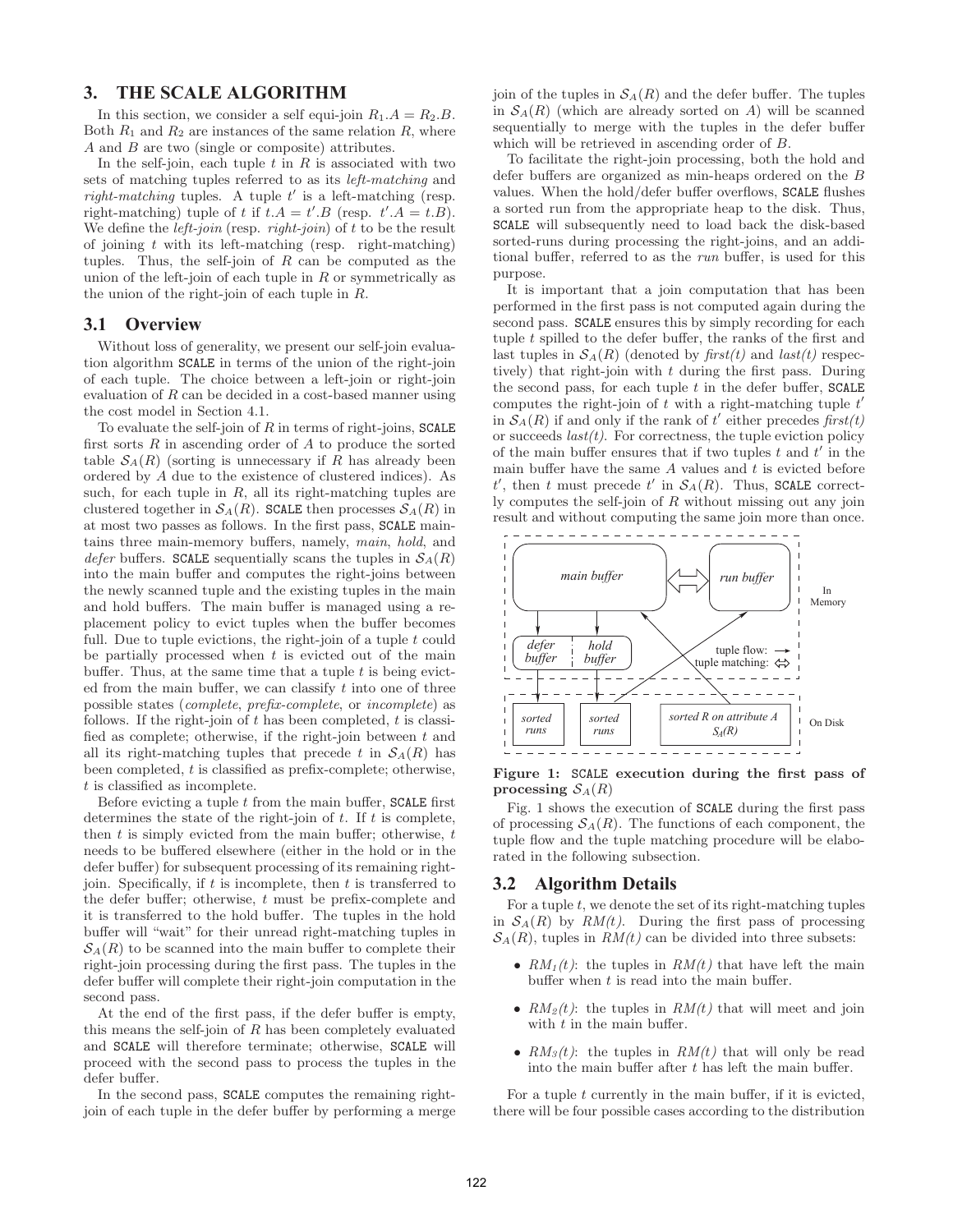| case $#$ | $RM_1(t)$ | $RM_3(t)$ | right-join state of $t$ |
|----------|-----------|-----------|-------------------------|
|          | empty     | empty     | complete                |
|          | non-empty | empty     | incomplete              |
|          | non-empty | non-empty | incomplete              |
|          | empty     | non-empty | prefix-complete         |

Table 1: The possible distribution of  $RM(t)$  tuples within  $RM_1(t)$  and  $RM_3(t)$ , along with the corre**sponding right-join state of** t

of  $RM(t)$  tuples within  $RM_1(t)$  and  $RM_3(t)$ , as illustrated in Table 1.

#### *3.2.1 Tuple Eviction Policy of the Main Buffer*

Whenever the main buffer becomes full, each tuple inside is classified into one of the above four cases and is assigned with an eviction priority. Tuples with higher priorities will get evicted first. The destination of an evicted tuple is dependent on its right-join state, as discussed in Section 3.1. The ultimate goal of the tuple eviction policy is to improve tuples' clustered access to their right-matching tuples and thus maximize the total number of tuples reaching a complete right-join state. Besides, a secondary goal is to produce early join results at high rates. We describe our tuple eviction policy by comparing the eviction priorities of two arbitrary tuples t and  $\hat{t'}$ .

First of all, when  $t.A = t'.A$ , if t precedes  $t'$  in  $\mathcal{S}_A(R)$ , then t has a higher eviction priority than  $t'$ . This rule ensures the correctness of SCALE as discussed at the end of Section 3.1. When  $t.A \neq t'.A$ , the following heuristic rules are applied:

• When  $t$  is in cases 1 or 2 and  $t'$  is in cases 3 or 4,  $\overline{t}$  has a higher eviction priority than  $t'$ , since by staying in the main buffer t' could continue joining with more  $\overrightarrow{RM}_{3}(t')$  tuples being or to be read from  $S_A(R)$  and thus is likely to be classified into cases 1 or 2 when it is evicted in the future.

• When both  $t$  and  $t'$  are in one of cases 1 and 2, they have equal eviction priorities.

• When t is in case 3 and t' is in case 4, t has a higher eviction priority than  $t'$ , as by staying in the main buffer  $t'$ still has the chance to reach the complete state later.

• When both  $t$  and  $t'$  are in case 3, they have equal eviction priorities.

• When both  $t$  and  $t'$  are in case 4,  $t$  has a higher eviction priority than t' if  $t.B > t'.B$ , since as such  $\widetilde{RM}_3(t')$  tuples will be read earlier than  $RM_3(t)$  tuples and thus by staying in the main buffer  $t'$  has a bigger chance to reach the complete status later.

It is obvious that the above rules will cover all scenarios between  $t$  and  $t'$ , and thus can produce a global ranking of the eviction priorities of all tuples in the main buffer.

#### *3.2.2 Processing Tuples in the Hold Buffer*

For each tuple  $t$  transferred from the main buffer to the hold buffer,  $RM_1(t)$  is empty and  $RM_3(t)$  is non-empty. During the first pass of processing  $S_A(R)$ , t will wait in the hold buffer until the  $RM_3(t)$  tuples are sequentially scanned into the main buffer, and then  $t$  will be moved into the run buffer so as to complete its remaining right-join processing with the  $RM_3(t)$  tuples<sup>2</sup>.

Since the  $S_A(R)$  tuples are sorted on A, tuples in the hold buffer need to be retrieved and processed in the order of their B values. To achieve this, the hold buffer is organized as a min-heap ordered on the B values and is used to generate disk-based sorted tuple runs when buffer overflows. Once some tuples in the hold buffer need to join with their remaining right-matching tuples newly read into the main buffer, they are retrieved into the run buffer by progressively reading and (recursively) merging the sorted runs, while the min-heap may be simultaneously dumping and appending tuples to some existing or new runs on the disk. Fig. 2 shows the procedure of flushing hold buffer tuples from the min-heap to the sorted runs and then reading them back to the run buffer.



**Figure 2: Insert tuples to the hold buffer as well as read them into the run buffer**

#### *3.2.3 Processing Tuples in the Defer Buffer*

For each tuple  $t$  transferred from the main buffer to the defer buffer, at least  $RM_1(t)$  is non-empty. Since  $RM_1(t)$ tuples precede t in  $S_A(R)$ , t is not able to join with  $RM_1(t)$ tuples during the first pass of processing  $S_A(R)$ . As a result, t will only complete its right-join with tuples in  $RM_1(t)$  and  $RM<sub>3</sub>(t)$  after the first pass of processing  $S<sub>A</sub>(R)$  ends, via a merge join of the tuples in  $S<sub>A</sub>(R)$  and the tuples in the defer buffer. For the purpose of merge join,  $S<sub>A</sub>(R)$  tuples will be sequentially scanned once again into the main buffer, and defer buffer tuples will be read into the run buffer in the order of their B values. Similarly to the hold buffer, we organize the defer buffer as a min-heap ordered on the B values and generate disk-based sorted tuple runs when buffer overflows. However, although generated during the first pass of processing  $S_A(R)$ , these sorted runs are (recursively) merged in the run buffer during the second pass.

Note that actually tuples in the hold buffer can be processed together with tuples in the defer buffer via the merge join after the first pass of processing  $S<sub>A</sub>(R)$ . However, processing tuples in the hold buffer during the first pass can incur less I/O cost as analyzed in Section 4.1, and can generate join results earlier.

#### *3.2.4 Memory Allocation for Buffers*

In the second pass of processing  $S<sub>A</sub>(R)$ , SCALE only maintains the main buffer and the run buffer to conduct the merge join. Both buffers dynamically share all available memory space. As such, the run buffer may be able to grab enough memory to conduct a single-step merge of sorted runs of defer buffer tuples.

<sup>2</sup>In the hold buffer, multiple tuples could share the same attribute  $B$  value. If their total size is larger than the size of the run buffer, then the join processing for them degrades to a nested loop join, and each tuple has to be moved into the run buffer more than once.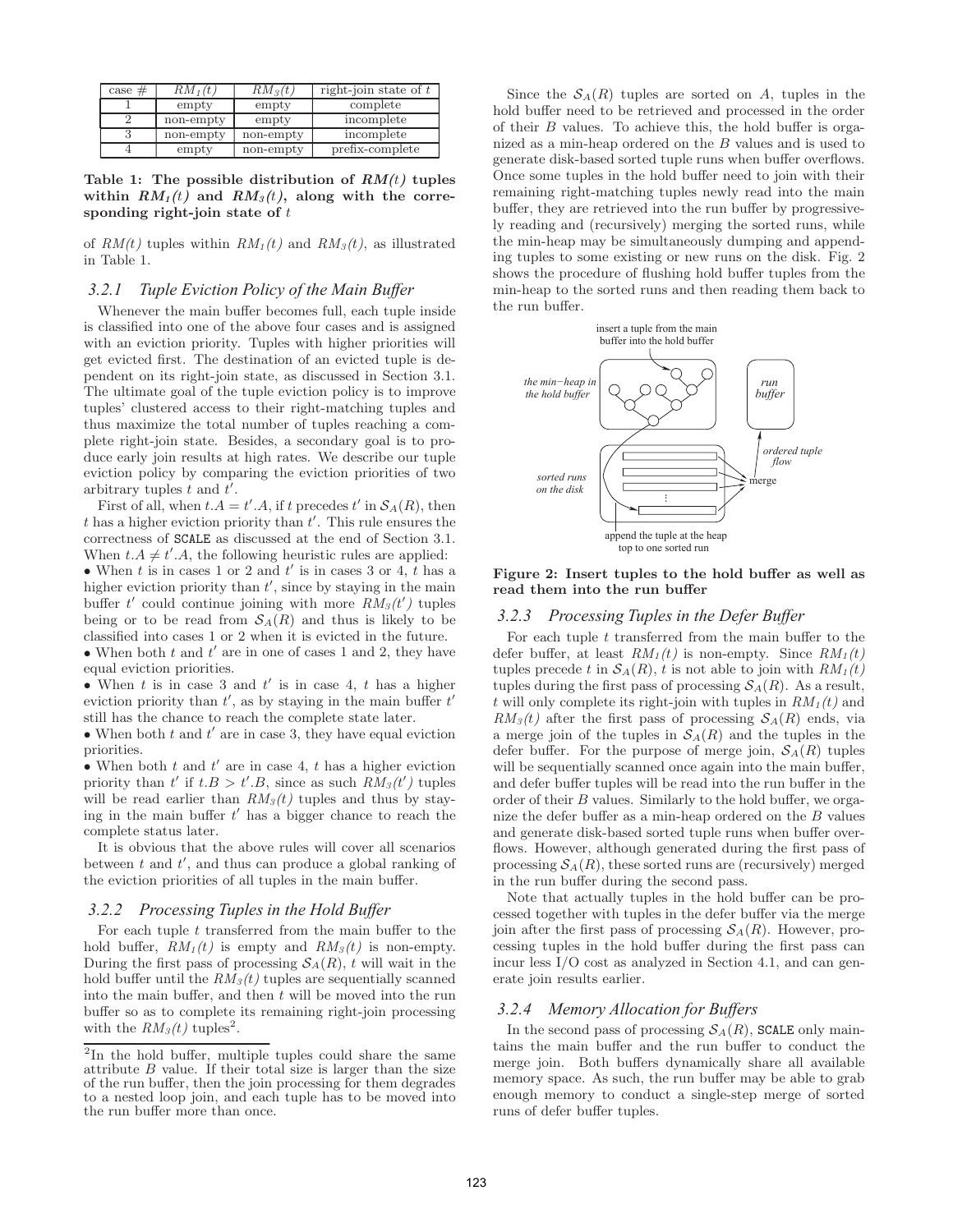In the first pass, both the main buffer and the run buffer will have predetermined sizes, while the hold buffer and the defer buffer will dynamically share the remaining memory space so as to maximize the average lengths of (and minimize the total number of) generated sorted runs. We thereby develop a cost-based heuristic to optimize the memory allocation for buffers in this pass.

Suppose the size of  $R$ , in terms of the number of pages, is  $N$  and the total available join memory is  $M$  pages from R. The sizes of tuples in the hold buffer and in the defer buffer are  $N_1$  and  $N_2$  respectively. The memory allocation scenario would affect the I/O costs incurred by tuples in the hold and defer buffers most significantly. In Section 4.1, we theoretically analyze that  $N_1$  would be small and thus the memory allocation of the run buffer is not critical to the performance. Thus, we will experientially predetermine a small size for the run buffer. In so doing, the rest of our work is simplified to finding a good memory distribution between the main buffer (with a size  $M_s$ ), and the hold and defer buffers (with a total size  $M_f$ ). We use M' to denote the amount of memory available for  $M_s$  and  $M_f$ , i.e.  $M_s + M_f = M'.$ 

From the analysis in Section 4.1, we can see that the values of  $N_1$  and  $N_2$  depend on  $M_s$ . Basically, a higher  $M_s$ can produce smaller  $N_1$  and  $N_2$ . On the other hand,  $M_f$ affects the number of run merging steps for the defer buffer. In general, a smaller  $M_f$  may increase the number of run merging steps for the defer buffer.

The cost model derived in Section 4.1 estimates  $N_1$  and  $N_2$  based on  $M_s$  and then calculates the total I/O cost of SCALE as

$$
2N(\lceil \log_M \lceil \frac{N}{2M} \rceil \rceil + 2) + 2N_1 + 2N_2(\lceil \log_M \lceil \frac{N_2}{2M_f} \rceil + 1) \tag{1}
$$

The objective of memory allocation is to minimize the total cost shown in Eqn.  $(i)$ . To simplify the problem, we assume a linear relationship between  $M_s$  and the values of  $N_1$  and  $N_2$ . With this assumption, we could estimate  $N_1$ and  $N_2$  with different  $M_s$  values as follows. First, we use the cost model to estimate  $N_1$  (or  $N_2$ ) under the two situations of  $M_s = M'$  and  $M_s = 0$ . The values are denoted as  $N_{11}$ (or  $N_{21}$ ) and  $N_{12}$  (or  $N_{22}$ ) respectively. Then given any  $M_s \leq M'$ , we can estimate  $N_1$  and  $N_2$  as

$$
N_1 = (M' - M_s)(N_{12} - N_{11})/M' + N_{11}
$$
\n(2)

$$
N_2 = (M' - M_s)(N_{22} - N_{21})/M' + N_{21}
$$
\n(3)

The memory allocation algorithm is based on the following observation of Eqn. (1): the dominant impact that the increase of  $M_f$  is probably able to make is reducing the value of the term  $f(M_f) = \lceil \log_M \lceil N_2 / (2M_f) \rceil \rceil$ . The algorithm starts by setting the  $M_f$  to a minimum value, say 1. Then it iteratively attempts to set  $M_f$  to a higher number such that the value of  $f(M_f)$  decreases by 1 in each iteration. If this results in a lower total cost of Eqn. (1), then the attempts will be continued. Otherwise the loop will stop. The loop will also stop if  $f(M_f)$  already reaches 1. As in practice the value of  $f(M_f)$  tend to be very small due to the logarithmic effect, the loop will stop after several iterations.

## **3.3 Integration with Tuple Selection and Projection Pushdown**

For a self-join between two instances  $R_1$  and  $R_2$  of relation R, it is possible that each instance additionally involves distinct tuple filtering and projection conditions. In the conventional query processing, tuple selection and projection operations are usually pushed down onto the lowest

feasible levels within the query execution tree. As a result, the physical join implementation of the self-join has to deal with two input sets of tuples, each of which is (horizontally and/or vertically) a subset of  $R$ . Suppose the tuple selection and projection attached to  $R_i (i \in \{1,2\})$  are  $\sigma_i$  and  $\Pi_i$  respectively, and suppose the tuple projection attached to the self-join operation is Π, the algebra expression of the self-join is hereby  $\Pi((\Pi_1(\sigma_1(R_1))) \bowtie (\Pi_2(\sigma_2(R_2))))^3$ .

According to  $\sigma_1$  and  $\sigma_2$ , the tuples of R that are relevant to the self-join can be classified into three categories: satisfying  $\sigma_1$  only, satisfying  $\sigma_2$  only and satisfying both  $\sigma_1$  and  $\sigma_2$ , which are denoted with  $C_{\sigma_1}$ ,  $C_{\sigma_2}$  and  $C_{\sigma_1 \cap \sigma_2}$  respectively. The filtered  $R_1$  consists of  $C_{\sigma_1}$  and  $C_{\sigma_1 \cap \sigma_2}$  tuples, while the filtered  $R_2$  consists of  $C_{\sigma_2}$  and  $C_{\sigma_1 \cap \sigma_2}$  tuples. Clearly, the (un-projected) self-join result can be represented by  $(C_{\sigma_1} \bowtie C_{\sigma_2}) \cup (C_{\sigma_1} \bowtie C_{\sigma_1 \cap \sigma_2}) \cup (C_{\sigma_1 \cap \sigma_2} \bowtie C_{\sigma_2}) \cup (C_{\sigma_1 \cap \sigma_2} \bowtie C_{\sigma_1})$  $C_{\sigma_1 \cap \sigma_2}$ ).

In order to evaluate a self-join integrated with tuple selection and projection pushdown, a straightforward extension to SCALE works as follows. As the first step, we sort  $R$  on A to obtain a  $S_A((\sigma_1 \cup \sigma_2)(R))$ , which contains a sorted sequence of all above three categories of tuples. In addition, in  $S_A((\sigma_1 \cup \sigma_2)(R))$ , the  $C_{\sigma_1}$ ,  $C_{\sigma_2}$  and  $C_{\sigma_1 \cap \sigma_2}$  tuples are projected by  $\Pi_1$ ,  $\Pi_2$  and  $\Pi_1 \cup \Pi_2$  respectively. We then run the rest of the algorithm as usual, with the mere modifications that  $C_{\sigma_1}$  (resp.  $C_{\sigma_2}$ ) tuples are distinguished to act only as the left-hand (resp. right-hand) side of the self-join, and that  $C_{\sigma_1}$  tuples behave as if they had no right-matching tuples when they are considered for tuple eviction in the main buffer. However, there are several potential problems with such a straightforward extension. First of all, intuitively it incurs wasteful I/O and CPU costs to sort  $C_{\sigma_2}$  tuples on A, as  $C_{\sigma_2}$  tuples are not a part of right-matching tuples. Moreover, during the first pass of processing  $S_A((\sigma_1 \cup \sigma_2)(R)),$  $C_{\sigma_2}$  tuples will keep  $C_{\sigma_1}$  and  $C_{\sigma_1 \cap \sigma_2}$  tuples farther away from their right-matching tuples. As such, more  $C_{\sigma_1}$  and  $C_{\sigma_1 \cap \sigma_2}$  tuples would be forced to enter the hold buffer and the defer buffer and incur additional I/O overhead.

There is another more efficient approach. The rough idea is to split those three categories of tuples in  $R$  into two parts: one part  $R^+$  contains all  $C_{\sigma_1}$  and  $C_{\sigma_1 \cap \sigma_2}$  tuples, and the other part  $R^-$  contains the rest  $C_{\sigma_2}$  tuples. Similarly, the  $C_{\sigma_1}$  tuples in  $R^+$  are projected by  $\Pi_1$ , the  $C_{\sigma_1 \cap \sigma_2}$  tuples in  $R^+$  are projected by  $\Pi_1 \cup \Pi_2$  and the  $C_{\sigma_2}$  tuples in  $R^-$  are projected by  $\Pi_2$ . Given the self-join condition  $R_1.A = R_2.B$ , we need to sort  $R^+$  on A into  $S_A(R^+)$  and sort  $R^-$  on B into  $S_B(R^-)$ . We then sequentially read both  $S_A(R^+)$  and  $S_B(R^-)$  into memory to merge join them, which generates the projected result tuples of  $(C_{\sigma_1} \bowtie C_{\sigma_2}) \cup (C_{\sigma_1 \cap \sigma_2} \bowtie C_{\sigma_2}).$ In the meantime, we also apply the self-join techniques of SCALE to  $S_A(R^+)$  to produce the projected result tuples of  $(C_{\sigma_1} \boxtimes C_{\sigma_1 \cap \sigma_2}) \cup (C_{\sigma_1 \cap \sigma_2} \boxtimes C_{\sigma_1 \cap \sigma_2}).$ 

## **4. ANALYTICAL STUDY**

In this section, we first analyze the cost of the SCALE algorithm and then analytically prove that the performance of SCALE is at least as good as Sort-Merge join.

#### **4.1 Cost Model**

Our SCALE algorithm on join condition  $R.A = R.B$  is sym-

<sup>&</sup>lt;sup>3</sup>Note that the query optimizer will ensure  $\Pi_1$  contains A and  $\Pi_2$  contains  $\tilde{B}$ , even if  $\Pi$  does not contain A and/or  $B$ .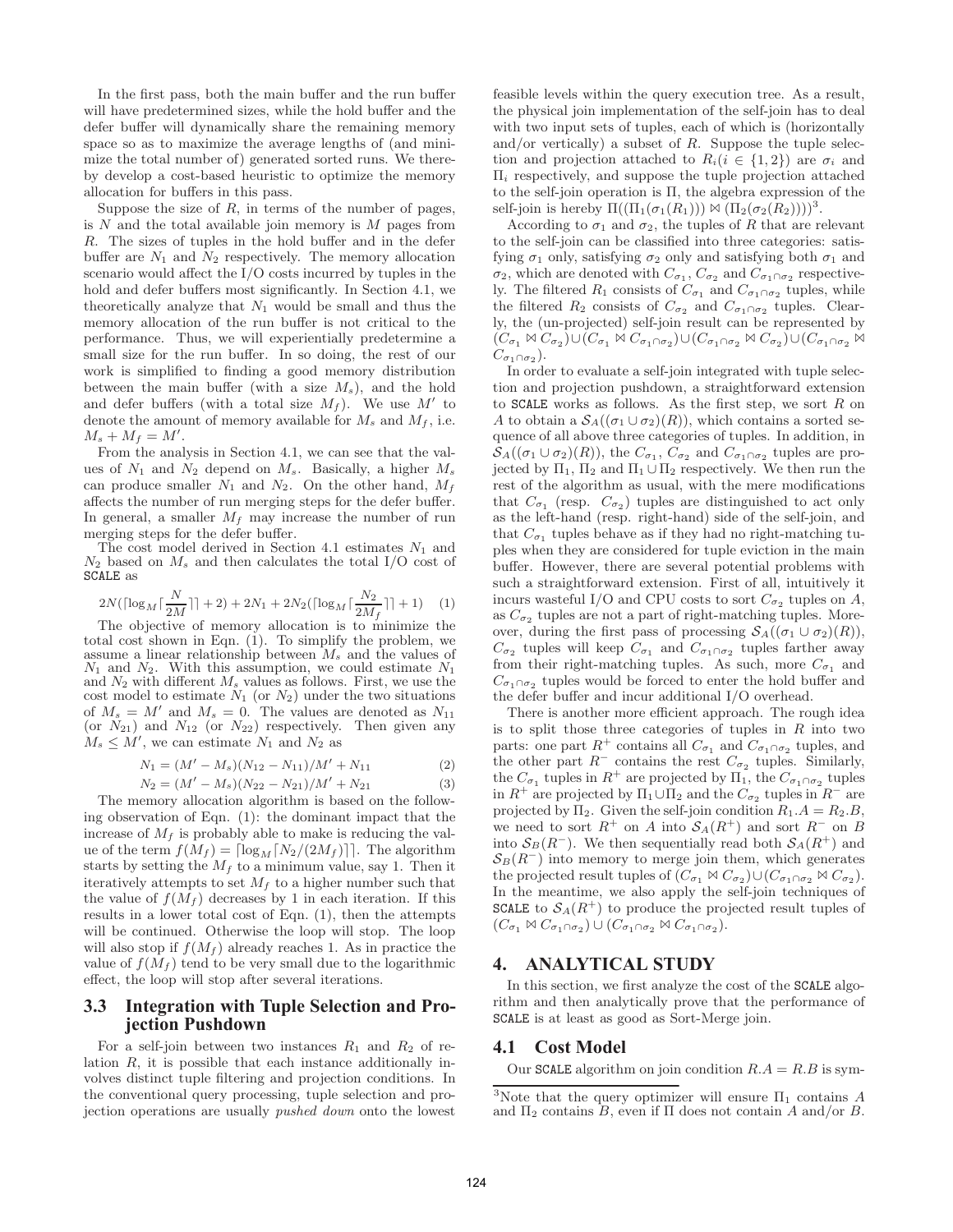metric: it could choose to sort on either A or B during the first-step external sorting. However, this choice may affect the final total join cost and thus should be decided in a cost-based way. Moreover, the query optimizer also needs a cost model to estimate the self-join subplan costs when doing join enumeration and pruning.

| Notation                   | Definition                                               |  |  |
|----------------------------|----------------------------------------------------------|--|--|
| N                          | the size of $R$ in terms of pages                        |  |  |
| $\boldsymbol{M}$           | the total number of buffer pages available for join      |  |  |
| $M_{s}$                    | the total number of pages occupied by main buffer        |  |  |
| M                          | the number of $R$ tuples that can be held by main buffer |  |  |
| $M_f$                      | the number of pages occupied by hold and defer buffers   |  |  |
| $N_1$                      | the total size of tuples transferred to hold buffer      |  |  |
| $N_2$                      | the total size of tuples transferred to defer buffer     |  |  |
| t(x,y)                     | a tuple such that $t.A = x$ and $t.B = y$                |  |  |
| $\mathbb{N}(x,y)$          | the number of tuples in R that have values x and $y$     |  |  |
|                            | on the attributes $A$ and $B$ respectively               |  |  |
| $\mathbb{N}_A(x)$          | the number of tuples in R that have value x on A         |  |  |
| $N_B(y)$                   | the number of tuples in R that have value $y$ on B       |  |  |
| $\mathbb{P}_t$             | the position of tuple t in $S_A(R)$                      |  |  |
| $\mathbb{P}^{1st}_{RM(t)}$ | the position of the first tuple of $RM(t)$ in $SA(R)$    |  |  |
| $\mathbb{D}$ last<br>RM(t) | the position of the last tuple of $RM(t)$ in $SA(R)$     |  |  |

**Table 2: Notations used in the analytical study of** SCALE

Without loss of generality, in the following discussions, we assume that SCALE sorts  $R$  on attribute  $A$  during the firststep external sorting. Table 2 summarizes the notations used throughout the analytical study of SCALE. Generally, the I/O cost of SCALE consists of the following components:

- (a) The cost of externally sorting R into  $S<sub>A</sub>(R)$ .
- (b) The cost of sequentially scanning  $S_A(R)$  during the first pass of processing  $S<sub>A</sub>(R)$ .
- (c) The cost of inserting tuples into the hold buffer and the defer buffer (i.e. generating sorted runs) during the first pass of processing  $S_A(R)$ .
- (d) The cost of reading and merging sorted runs of hold buffer tuples during the first pass of processing  $S_A(R)$ .
- (e) The cost of the merge join of defer buffer tuples and  $S_A(R)$  tuples during the second pass of processing  $S_A(R)$ .

In the ideal situation, the I/O cost of SCALE consists of only (a)–(b). Suppose the size of R, in terms of the number of pages, is  $N$  and the total available join memory is M pages from R. Then cost  $(a)$ – $(b)$  can be calculated as  $2N(\lceil \log_M \lceil N/2M \rceil] + 1) + N.$ 

To calculate  $(c)$ – $(e)$ , we first assume that we can estimate the total sizes of tuples in the hold buffer and the defer buffer, denoted as  $N_1$  and  $N_2$  respectively. We will show later how to estimate them.

**Cost incurred by the hold buffer.** The tuples spilled into the hold buffer are stored in a number of disk-based run files sorted on attribute  $B$ , which have to be merged on-thefly using the run buffer during the first pass. Theoretically, we can calculate the number of merging steps based on the size of the run buffer and the number of sorted runs in the hold buffer. However this will result in an overestimation of the actual merging steps due to the following reasons:

- During the first pass of processing  $S<sub>A</sub>(R)$ , as tuples are read into the main buffer in the order of A, roughly the B values of the case 4 tuples being spilled to the hold buffer should be in a nearly sorted order. This is because for such a case 4 tuple with  $B = b$ , it then must have some matching tuples with  $A = b$  that have not been read into the main buffer. Consequently, a few (but large) run files will be generated.
- The runs in the hold buffer are merged progressively while the tuples are being spilled. In other words, at any moment during the process, we are only merging up to the tuples that have been spilled so far.
- As one will see in the later analysis, compared with the FIFO tuple eviction policy for the main buffer, the number of tuples spilled to the hold buffer is significantly reduced by our prioritized tuple eviction policy described in Section 3.2.1.

Therefore, in our cost model, we assume that the tuples in the hold buffer are written to disk and read into memory only once. Our experiment results validate this assumption. Furthermore, this assumption simplifies the cost estimation and saves the optimization cost.

**Cost incurred by the defer buffer.** The tuples in the defer buffer are also stored as disk-based run files sorted on B and need to be merged during the second pass. The size of each run depends on the size of the total memory, denoted as  $M_f$ , that is dynamically shared by the hold buffer and the defer buffer. As mentioned above, the tuples are spilled to the hold buffer in a nearly sorted order and thus require only a small hold buffer. Therefore, we can assume that almost the whole  $M_f$  is allocated to the defer buffer. Given the size of  $M_f$ , the expected number of runs will be  $[N_2/2M_f]$ . Furthermore, we can use nearly all the available join memory to merge defer buffer tuples during the second pass. Then the number of steps of run merging defer buffer tuples is  $\lceil \log_M \lceil N_2/2M_f \rceil \rceil$ . Finally, we also need to count the cost of writing the sorted runs in the defer buffer to the disk before the merging.

In summary, the cost components  $(c)$ – $(e)$  can be calculated as follows:

$$
2N_1 + N_2(2\lceil \log_M \lceil \frac{N_2}{2M_f} \rceil \rceil + 1) + N_2 + N \tag{4}
$$

and hence the total cost of our algorithm is

$$
2N(\lceil \log_M \lceil \frac{N}{2M} \rceil \rceil + 2) + 2N_1 + 2N_2(\lceil \log_M \lceil \frac{N_2}{2M_f} \rceil + 1) \tag{5}
$$

#### *4.1.1 Cost with FIFO Tuple Eviction Policy*

Below we discuss how to estimate the values of  $N_1$  and  $N_2$ , i.e. the sizes of tuples spilled to the hold buffer and the defer buffer respectively. Due to the dynamic behavior of our algorithm, the exact estimation is quite complicated and costly to perform. Hence, we perform a simplified analysis by assuming that the main buffer applies the FIFO tuple eviction policy. Moreover, we assume a tuple  $t(x, y)$  is randomly located within the segment of tuples with  $A = x$ in  $S_A(R)$ . As such, there are three scenarios under which tuples have to be spilled into the hold buffer and the defer buffer.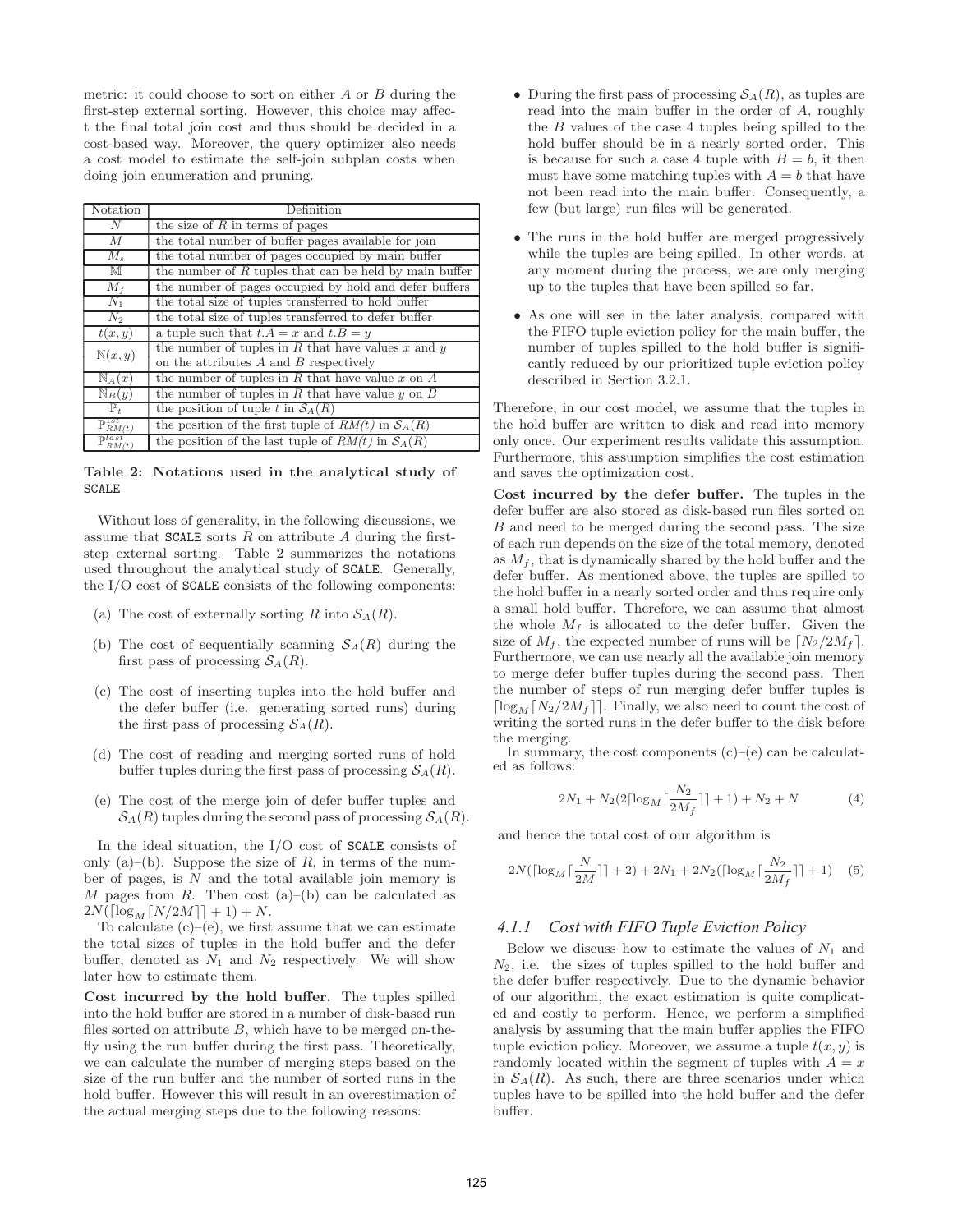(I) If a tuple  $t(x, x)$  belongs to case 2, 3 or 4, then it has to be spilled to either the hold buffer or the defer buffer. As t in this case is located inside its own  $RM(t)$  in  $S<sub>A</sub>(R)$ , we have  $\mathbb{P}_{RM(t)}^{1st} \leq \mathbb{P}_t \leq \mathbb{P}_{RM(t)}^{last}$ . Hence, the probability that  $t(x, x)$  falls into case 2 or 3 and thus is spilled to the defer buffer can be calculated as follows:

$$
P(t(x, y) \text{ is spilled to the defer buffer} \mid x = y) =
$$
\n
$$
\begin{cases}\n0 & \mathbb{N}_A(x) \le \mathbb{M} \\
1 - \frac{\mathbb{M}}{\mathbb{N}_A(x)} & \text{otherwise.} \n\end{cases}
$$
\n(6)

Furthermore, the probability that  $t(x, x)$  belongs to case 4 and thus is spilled to the hold buffer is:

$$
P(t(x, y) \text{ is spilled to the hold buffer } | x = y) =
$$
\n
$$
\begin{cases}\n0 & \text{N}_A(x) \leq \mathbb{M} \\
\frac{\mathbb{M}}{\mathbb{N}_A(x)} & \text{N}_A(x) \geq 2\mathbb{M} \\
1 - \frac{\mathbb{M}}{\mathbb{N}_A(x)} & \text{otherwise.} \n\end{cases}
$$
\n(7)

(II) With  $x > y$ , a tuple  $t(x, y)$  cannot be in cases 3 and 4. Thus,  $t(x, y)$  will not be spilled to the hold buffer, and  $P(t(x, y)$  is spilled to the hold buffer  $|x > y$  = 0.

If  $t(x, y)$  with  $x > y$  is in case 2, then it has to be spilled to the defer buffer. Note that, in this case,  $\mathbb{P}_t \leq \mathbb{P}_{RM(t)}^{1st}$  due to the fact that  $x>y$ . Therefore, the probability that  $t(x, y)$ falls into this case is:

$$
P(t(x, y)
$$
 is spelled to the defer buffer  $|x > y) =$ 

$$
\begin{cases}\n0 & \mathbb{N}_A(x) \leq \mathbb{M} - \sum_{i=y}^{x-1} \mathbb{N}_A(i) \\
1 & \sum_{i=y}^{x-1} \mathbb{N}_A(i) \geq \mathbb{M} \\
1 - \sum_{i=y}^{x-1} \mathbb{N}_A(i) & \text{otherwise.} \n\end{cases} \tag{8}
$$

(III) With  $x < y$ , a tuple  $t(x, y)$  cannot be in cases 2 and 3. Thus,  $t(x, y)$  will not be spilled to the defer buffer, and  $P(t(x, y)$  is spilled to the defer buffer  $|x < y$  = 0.

If  $t(x, y)$  with  $x < y$  is in case 4, then it has to be spilled to the hold buffer. Here, we have  $\mathbb{P}_t \geq \mathbb{P}_{RM(t)}^{last}$ . Similar to the previous case, the probability of  $t(x, y)$  being in this case can be derived as follows:

$$
P(t(x, y)
$$
 is spilled to the hold buffer  $|x < y)$ 

$$
\left\{ \begin{array}{ll} 0 & \qquad \mathbb{N}_A(x) \leq \mathbb{M} - \sum\limits_{i=x+1}^y \mathbb{N}_A(i) \\ & \\ 1 & \qquad \sum\limits_{i=x+1}^y \mathbb{N}_A(i) \geq \mathbb{M} \\ & \\ 1 - \frac{\mathbb{M} - \sum\limits_{i=x+1}^y \mathbb{N}_A(i)}{\mathbb{N}_A(x)} & \text{otherwise.} \end{array} \right. \tag{9}
$$

Now we can derive the values of  $N_1$  and  $N_2$  as follows:

$$
N_1 = \frac{\sum_{x,y} \mathbb{N}(x,y) P(t(x,y) \text{ is spilled to the hold buffer})}{\rho} \tag{10}
$$

$$
N_2 = \frac{\sum_{x,y} \mathbb{N}(x,y) P(t(x,y) \text{ is spilled to the defer buffer})}{\rho} \tag{11}
$$

where  $\rho$  is the number of R tuples that can be stored in each page.

#### *4.1.2 Cost with Prioritized Tuple Eviction Policy*

The above analysis on the values of  $N_1$  and  $N_2$  does not consider tuple eviction priorities defined in Section 3.2.1, and hence may not reflect the real cost of our algorithm correctly. Below we try to measure some effects of our prioritized tuple eviction policy.

(I) A tuple  $t(x, x)$  in case 4 now is more likely to be kept in the main buffer until all its right-matching tuples have been scanned. Therefore,  $t(x, x)$  can meet with all of its matching tuples in the main buffer and can be directly discarded afterwards. As such, the probability of  $t(x, x)$  being spilled into the hold buffer becomes:

$$
P(t(x, y) \text{ is spilled to the hold buffer } | x = y) =
$$
\n
$$
\begin{cases}\n0 & \mathbb{N}_A(x) \leq \mathbb{M} \\
\frac{1}{\mathbb{N}_A(x)} & \text{otherwise.} \n\end{cases}
$$
\n(12)

By comparing with Eqn. (7), one can see that the adoption of tuple eviction priorities significantly reduces the probability of spilling  $t(x, x)$  to the hold buffer. The number of tuples spilled to the defer buffer in this case is unchanged.

(II) Similarly, a tuple  $t(x, y)$  with  $x < y$  that belongs to case 4 is more likely to be kept in the main buffer until its right-matching tuples are fully scanned. Consider the set S of tuples in  $\mathcal{S}_A(R)$  whose attribute A values fall in the range  $(x, y]$ . Within S, those tuples in cases 1, 2 and 3 all have higher eviction priorities than  $t(x, y)$ . By assuming that  $t(x, y)$  has a higher eviction priority than any case 4 tuple in  $\tilde{S}$  and that the total number of case 4 tuples in  $S$  is maximum, we can derive an upper bound of the probability that  $t(x, y)$  is spilled to the hold buffer, which can serve as an approximation of the actual probability:

$$
P(t(x, y) \text{ is spilled to the hold buffer} \mid x < y) \le
$$
\n
$$
\begin{cases}\n0 & \mathbb{N}_A(x) \le \mathbb{M} - k(x, y) \\
1 & k(x, y) \ge \mathbb{M} \\
1 - \frac{\mathbb{M} - k(x, y)}{\mathbb{N}_A(x)} & \text{otherwise.} \n\end{cases}\n\tag{13}
$$

where

$$
k(x,y) = \sum_{\substack{x < i \le y \\ i \le j}} \mathbb{N}(i,j) \tag{14}
$$

Again, by comparing with Eqn. (9), we can see that the prioritized tuple eviction policy can significantly reduces the probability of spilling  $t(x, y)$  to the hold buffer.

#### *4.1.3 Practical Considerations*

In DBMS systems, we could utilize a two-dimensional histogram to summarize the joint distribution function  $N(x, y)$ and hence we can use the above cost model to estimate the cost of the join algorithm. Note that the sum aggregates in Eqns. (8) and (9) can be efficiently calculated with the widely adopted one dimensional equi-depth histogram and cumulative histogram. However, Eqn. (14) would be expensive to calculate. Therefore, we will adopt Eqn. (9) in our cost model for algorithm implementation, which provides an upper bound of the algorithm's cost.

When the two-dimensional histograms are unavailable, we will use the one-dimensional statistics to estimate  $\mathbb{N}(x, y)$ as follows. Suppose we only have the one functions  $\mathbb{N}_A(x)$ and  $N_B(y)$ . By assuming that the attributes A and B are statistically independent of each other, we can derive the function  $\mathbb{N}(x, y)$  as follows (|R| is the total number of tuples in R):  $\mathbb{N}(x, y) = \frac{\mathbb{N}_A(x) \cdot \mathbb{N}_B(y)}{|R|}$ .

#### **4.2 Comparison with Sort-Merge Join**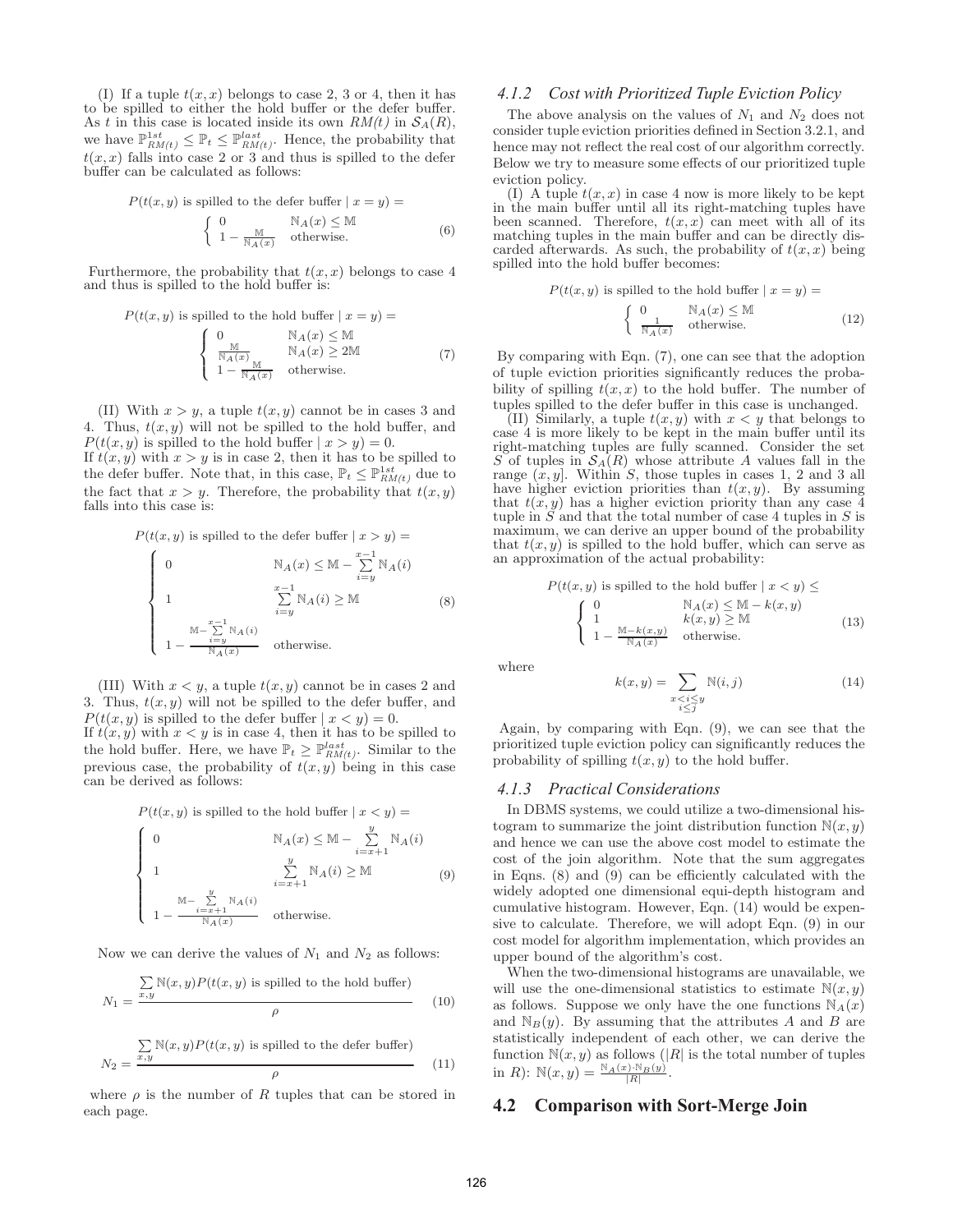Now we try to compare the cost of our SCALE algorithm with that of Sort-Merge Join (SMJ). The I/O cost of SMJ consists of: (a) the cost of externally sorting R into  $S<sub>A</sub>(R)$ , (b) the cost of externally sorting R into  $\mathcal{S}_{B}(R)$  and (c) the cost of merge join of  $S_A(R)$  and  $\overline{S_B(R)}$ . Hence the total cost can be estimated as follows:

$$
4N\lceil \log_M \lceil \frac{N}{2M} \rceil \rceil + 6N \tag{15}
$$

In the worst case of SCALE, all the tuples will be spilled to the defer buffer during the first pass of processing  $S_A(R)$ . That is, in this case,  $N_2 = N$  and  $N_1 = 0$ . By substituting them into Eqn. (5), we have

$$
2N\lceil\log_M\lceil\frac{N}{2M}\rceil\rceil+2N\lceil\log_M\lceil\frac{N}{2M_f}\rceil\rceil+6N
$$

By comparing this with Eqn. (15), one can see the cost of SCALE would be the same as that of SMJ if  $\lceil \log_M \lceil N/2M_f \rceil \rceil =$  $\lceil \log_M \lceil N/2M \rceil \rceil.$ 

As described in Section 3.2.4, generally speaking, the larger the portion of tuples that are spilled to the defer buffer, the more memory is allocated to the hold and defer buffers. In the adverse case,  $M_f$  will be set to a value close to  $M$ such that  $\lceil \log_M \lceil N/2M_f \rceil \rceil = \lceil \log_M \lceil N/2M \rceil \rceil$ . In other words, SCALE degenerates to SMJ in the adverse case.

# **5. PERFORMANCE STUDY**

We have integrated our proposed SCALE algorithm into PostgreSQL 8.4.4 [1] as a standard join operation. We enabled the query optimizer to additionally include SCALE in its plan search space, based on the cost model provided in Section 4. We used the default system settings without any tuning. We empirically compared SCALE with the native join operations of PostgreSQL: Sort-Merge Join (SMJ), Hybrid Hash Join (HHJ) and Nested-Loop Join (NLJ). However, the performance of NLJ was always significantly worse than the other three join operations in all experiments. Thus, we will not report the experimental results of NLJ here.

We conducted all experiments on a Dell workstation which is equipped with a Quad-Core Intel Xeon 2.66Hz CPU, 2GB DRAM and two SATA disks with storage capacities of 500G-B and 750GB. Both the operating system, Ubuntu 7.10 with Linux 2.6.22 kernel, and the PostgreSQL system run on the 500GB disk, while the databases as well as intermediate results of PostgreSQL are stored on the 750GB disk.

#### **5.1 Synthetic Dataset Generation**

We generated numerous synthetic tables with different properties in order to comprehensively and extensively evaluate the performance of SCALE. In general, every synthetic table consists of two join attributes, A and B, along with another 23 padding attributes<sup>4</sup>. All attributes are of the  $(4$ byte) integer data type and thus each tuple has a fixed size of 100 bytes. The attribute  $A$ , on which a synthetic table  $R$ will be externally sorted by SCALE to generate  $\mathcal{S}_{A}(R)$ , has the value domain  $[1, 10^6]$ .

As noted, the performance of SCALE is dependent on the overall distance (nearness) between tuples and their corresponding right-matching tuples in  $S<sub>A</sub>(R)$ . A shorter average distance means to us a stronger correlation between A

and  $B<sup>5</sup>$  and hence better performance of **SCALE**. We expect to test SCALE on synthetic tables with tunable correlation extents. To this end, we have four essential configurable parameters when generating a table R:

- AD: the statistical distribution of A values, uniform or Zipf.
- MD: the maximum absolute difference between the A value and the B value of a single tuple t, i.e.,  $|t.A$  $t.B \leq M.D. \text{MD}$  is used to model the correlation between R.A and R.B. A small MD value means that R.A and R.B are more correlated. Hence, more tuples will be able to complete their right-joins before they are evicted from the main buffer. This is the situation where SCALE is expected to perform well. On the other hand, a large MD means that it is less likely for tuples to find matching tuples in the main buffer. Such cases are not favorable to SCALE.
- DD: the statistical distribution of  $(t.A t.B + MD)$ values, either uniform or Zipf.
- DV: the number of distinct values on A, which are uniformly distributed over  $[1, 10^6]$ .

The Zipf distribution has a parameter  $\theta$ , which affects the skewness of the data distribution: the greater the value of θ, the greater the skewness. We also varied the θ values. In the following presentation, we shall use "Zipf  $x$ " to represent "Zipf with  $\theta = x$ ".

## **5.2 Experiment Design**

On each synthetic table  $R$ , we executed self-join queries of the following basic form:

SELECT 
$$
*
$$
  
\nFROM  $R$  AS  $R_1$ ,  $R$  AS  $R_2$   
\nWHERE  $R_1.A = R_2.B$ 

and compared the total query execution times of SCALE, SMJ and HHJ. In certain queries, we also applied extra tuple selection conditions with different selectivities on both  $R_1$ and  $R_2$ . No clustered indices on A or B were available and thus both SCALE and SMJ were forced to explicitly sort R.

The experiments conducted consist of four parts. The first part is a micro-benchmark test, which enumerated different combinations of the above four parameters (AD, MD, DD and DV), as well as the total available join memory MEM on a set of synthetic tables with fixed sizes. The second part tested the scalability of SCALE by varying the table sizes. The third part measured and verified the effectiveness of our memory allocation scheme presented in Section 3.2.4. The final part focused on the performance of SCALE when combined with tuple selection and projection, as described in Section 3.3.

Note that in all experiments, during the first pass of SCALE, the size of the run buffer was set to MEM/10. Except for those experiments that studied the memory allocation scheme, for all other experiments, we completely relied on our memory allocation scheme to divide the remainder of MEM between the main buffer, and the hold and defer buffers. Between queries, we clear the operating system cache with the Linux command "echo  $3 > /proc/sys/vm/drop\_caches"$ .

<sup>4</sup>Note that with fewer padding attributes SCALE could perform even better, as the same amount of join memory now can hold more tuples and thus the sizes of the hold and defer buffers may decrease.

<sup>5</sup>Note here the meaning of correlation is a bit different from its traditional definition, which measures the relationship between the  $A$  and  $B$  values within the same tuple.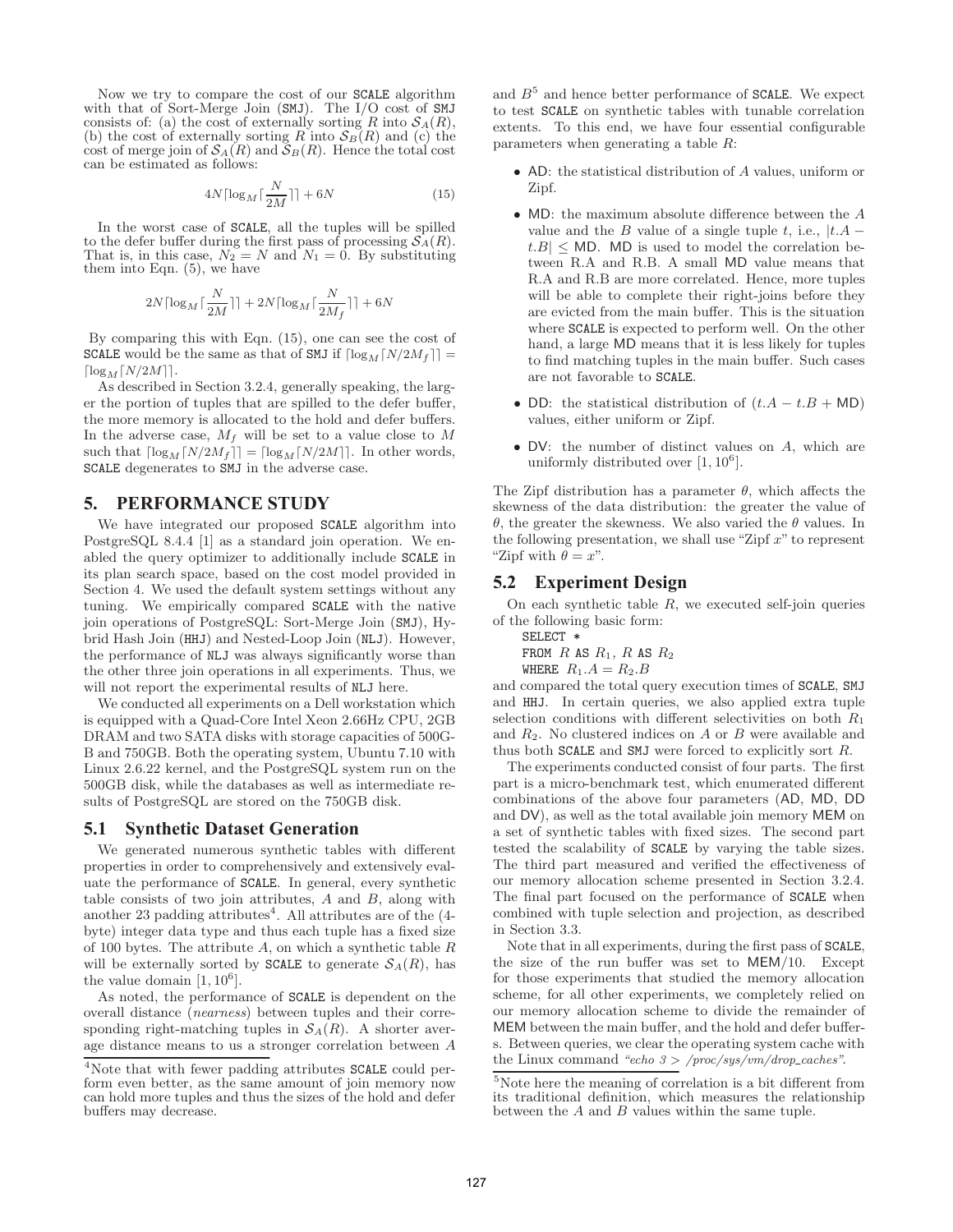

**Figure 3: Benchmark test, 1GB tables with 10 million tuples,** AD varies,  $MD = 10^5$ ,  $DD =$  uniform, DV  $= 1 \times 10^5$ 

We tested SCALE under a wide range of extents of correlation between A and B. Throughout our experiments (Fig. 3 to 10 below), we utilized three DV values, i.e.  $10^5$  (the most common),  $5 \times 10^5$  and  $9 \times 10^5$ , and two MD values, i.e.  $10^5$ (the most common) and  $5 \times 10^5$ . In Fig. 3, 5, 8(a) and 10(a),  $DV = MD = 10<sup>5</sup>$  so that A and B were not obviously correlated; in Fig. 4,  $MD = 5 \times 10^5$  and  $DV = 10^5$  so that A and B were much uncorrelated; in Fig. 6, 7, 8(b), 9 and 10(b), A and B were (a bit or very) correlated.

#### **5.3 Experimental Results**

## *5.3.1 Micro-Benchmark Test*



**Figure 4: Benchmark test, 1GB tables with 10 million tuples,** AD varies,  $MD = 5 \times 10^5$ ,  $DD =$  uniform,  $DV = 1 \times 10^5$ 

All synthetic tables in this test have 10 million tuples, with a total size of 1GB. The experimental results are depicted by Fig.  $3 - 7$ , from which we can clearly see that **SCALE** sig-



**Figure 5: Benchmark test, 1GB tables with 10 million tuples,**  $AD =$  uniform,  $MD = 10^5$ ,  $DD$  varies,  $DV$  $= 1 \times 10^5$ 



**Figure 6: Benchmark test, 1GB tables with 10 million tuples,** AD varies,  $MD = 10^5$ ,  $DD =$  uniform, DV  $= 5 \times 10^{5}$ 

nificantly outperformed both SMJ and HHJ in all situations. The performance gain of SCALE over the winner between SMJ and HHJ was between 20% to 45%. In all figures, we observe that the execution times of SCALE were quite stable for a wide range of join memory MEM. The execution times of SMJ and HHJ also stabilized when the join memory MEM increased to 100MB. We will not show the statistical details about tuple distribution over the six cases as well as the sizes of hold buffer tuples and defer buffer tuples in SCALE. Generally speaking, most tuples fell into cases 1, 2 and 4 as expected, among which case 1 tuples occupied a very significant portion. As a result, compared to the size of  $R$ , the total size of tuples in hold and defer buffers was usually small. The above observations explain the superiority of SCALE. We then briefly analyze the behaviour of SCALE according to the figures.

In both Fig. 3 and Fig. 4, when MEM was fixed, the execution times of SCALE remained nearly unchanged as AD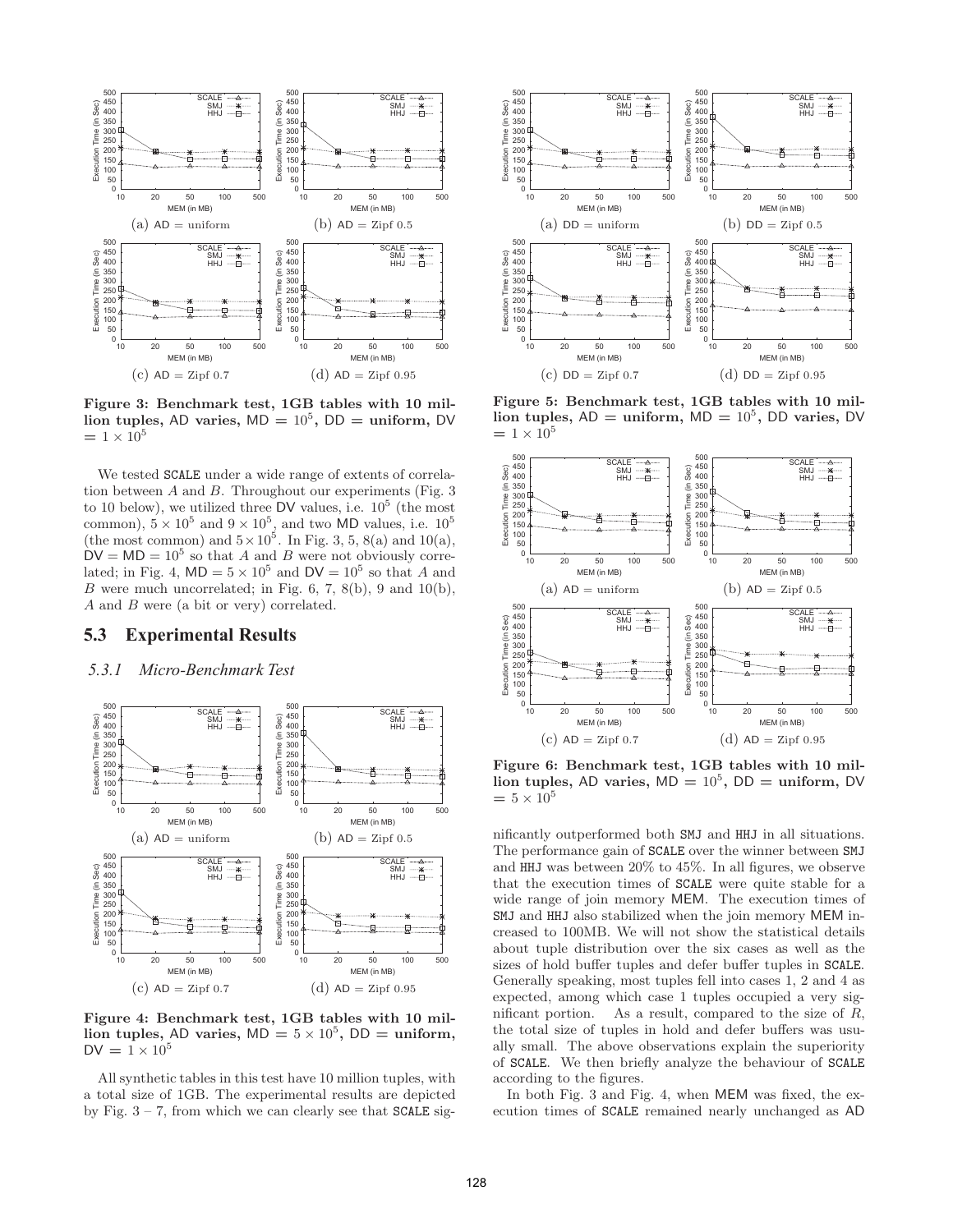

**Figure 7: Benchmark test, 1GB tables with 10 million tuples,** AD varies,  $MD = 10^5$ ,  $DD =$  uniform, DV  $= 9 \times 10^{5}$ 

varied. The underlying reason lies in that different AD settings resulted in more or less the same numbers of join result tuples, as well as the similar tuple distributions over the six cases. On the other hand, with a specific AD, when MEM increased, the number of tuples in case 2 (so is the size of defer buffer tuples) decreased slowly, the number of tuples in case 4 also decreased but the the hold buffer was always empty. Therefore, the difference between the execution times of SCALE highly depended on how effectively the tuple runs in the defer buffer were merged. The fact is that multiple merge passes were required only when  $MEM = 10MB$ , which led to an execution time notably higher than those with larger MEM values. Comparing Fig. 3 with Fig. 4, the only parameter setting difference was the value of MD. With a greater MD, although the sizes of hold buffer tuples and defer buffer tuples increased, the number of join result tuples was reduced dramatically and thus much less CPU cost was incurred. Consequently, the execution times of SCALE in Fig. 4 were lower than their counterparts in Fig. 3.

In Fig. 5, the DD setting was varied. With the same MEM value, from Fig. 5(a) to Fig. 5(d), the sizes of hold buffer tuples and defer buffer tuples dropped gradually but the number of join result tuples rose quickly, and therefore the execution times increased correspondingly. Note that Fig. 5(a) is actually the same as Fig.  $3(a)$ . Within each of Fig.  $5(b)$  – 5(d) having the Zipf DD, when the MEM increased, the size of defer buffer tuples decreased slightly while the hold buffer was always empty. Besides, multiple merge passes for tuples in the defer buffer were required only when  $MEM = 10MB$ . Therefore, in all four subfigures of Fig. 5, the execution times of SCALE with 10MB MEM were much higher than those with larger MEM values.

In both Fig. 6 and 7, when MEM was fixed and AD changed from uniform to Zipf  $(\theta$  increasing from 0.5 to 0.95), both hold buffer tuples and defer buffer tuples shrank in sizes. However, in the meantime, the number of join result tuples increased, which incurred much more CPU time as well as a higher total execution time. On the other hand, with a specific AD, when MEM increased, the number of tuples in case 2 (so is the size of tuples in the defer buffer) decreased slowly, but the relatively small number of tuples in case 4 (so is the size of tuples in the defer buffer) decreased fast. As a whole, similar to the scenarios in Fig. 3 and 4, the execution time differences of SCALE were determined by the number of merge passes when merging tuples in the defer buffer. Still, for the 10MB MEM, SCALE generated multiple merge passes and thus resulted in a higher execution time than others with larger MEM values. Among Fig. 3, Fig. 6 and Fig. 7, their parameter settings differed only on the value of DV. With a smaller DV, the sizes of hold buffer tuples and defer buffer tuples and the number of join result tuples all rose a bit. Consequently, the corresponding execution times of SCALE in Fig. 3, Fig. 6 and Fig. 7 were in an ascending order.

#### *5.3.2 Scalability Test*

In this test, we investigated how the relative performance of SCALE compared to SMJ and HHJ will change with respect to the synthetic table sizes. We fixed AD (uniform), MD  $(10<sup>5</sup>)$  and DD (uniform), and then generated two groups of tables, each according to a different DV value (either  $9 \times 10^5$ ) or  $10^5$ ). Each group contains four tables of 50 million (5G-B), 100 million (10GB), 150 million (15GB) and 200 million (20GB) tuples, on which self-joins were conducted with join memory MEMs of 500MB, 1000MB, 1500MB and 2000MB respectively. The experimental results are plotted in Fig. 8.



**Figure 8: Scalability test, with varying table sizes** and join memory sizes,  $AD =$  uniform,  $MD = 10^5$ , DD **= uniform**

As shown, SCALE kept gaining significant performance improvement over both SMJ and HHJ as the table sizes increased. Moreover, all execution times of  $SCALE$  with  $DV =$  $9 \times 10^5$  in Fig. 8(b) were higher than their counterparts with  $DV = 1 \times 10^5$  in Fig. 8(a), which is consistent with our observations from Fig. 3, Fig. 6 and Fig. 7. As such, it would be convincing to claim that similar benchmark tests with different table sizes will bring the same conclusions on SCALE as those presented in the above micro-benchmark test.

### *5.3.3 Verification of Memory Allocation Scheme*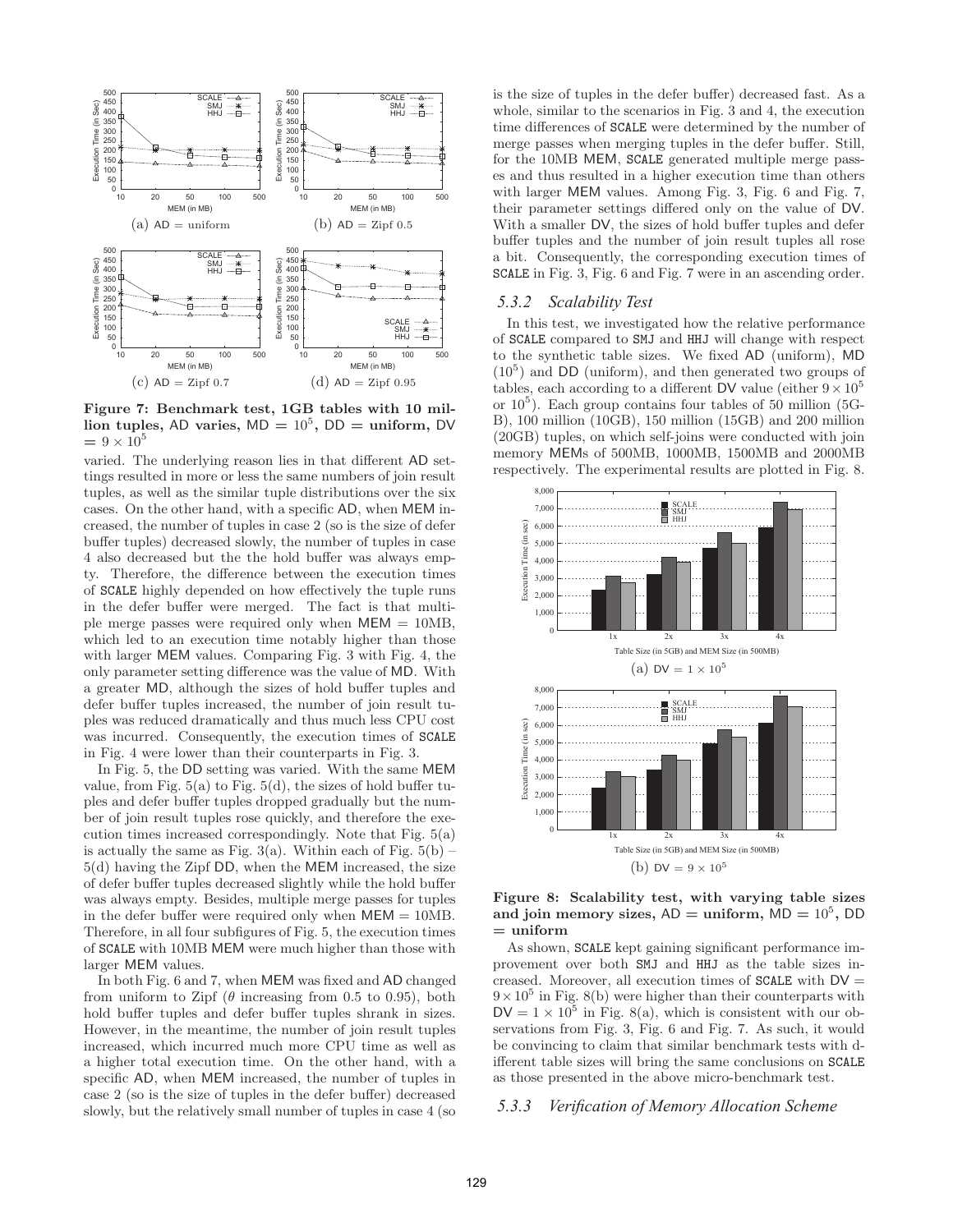

**Figure 9: Verify the effect of memory allocation scheme, 1GB table with 10 million tuples,** MEM **=** 10MB,  $AD = \text{uniform}$ ,  $MD = 10^5$ ,  $DD = \text{uniform}$ ,  $DV = 9 \times 10^5$ 

In order to verify the effectiveness of our memory allocation scheme proposed in Section 3.2.4, we conducted an experiment with the synthetic table in Fig.  $7(a)$ . We fixed MEM to 10MB and then ran SCALE with nine different memory ratios of the main buffer (denoted by SW) to the hold and defer buffers (denoted by FW). The experimental results are shown in Fig. 9.

It is obvious that the curve in Fig. 9 contains a trough whose lowest point corresponds to the ratio of 7:3 with the minimum execution time of 138 seconds. The small circle in Fig. 9 represents the chosen ratio, 77:23, by our automatic memory allocation scheme, with the actual execution time of 143 seconds. It turns out that our decision on the memory allocation is quite near to the optimal scenario in the exploited space.

#### *5.3.4 Effect of Integration with Tuple Selection and Projection*

It is desirable to see how the tuple selection and projection conditions that are pushed down to the joining instances of a self-join will affect the effectiveness and efficiency of SCALE. We therefore designed an experiment to investigate this.

SCALE incorporated the first approach in Section 3.3 to enable tuple selection and projection pushdown, which requires much less implementation effort but has obviously worse performance than the second approach. We defined a refined self-join query template:

SELECT \* FROM  $R$  AS  $R_1$ ,  $R$  AS  $R_2$ WHERE  $R_1.A = R_2.B$ AND  $\,R_1.C \geq i \times 5 \times 10^4$ AND  $R_2.C \le 10^6 - i \times 5 \times 10^4$ 

where  $C$  is a third integer attribute of  $R$  whose values are uniformly distributed over  $[1, 10^6]$  and i is an integer parameter ranging from 1 to 10. By varying the value of  $i$ , we can easily and accurately control the tuple selection selectivities of  $R_1$  and  $R_2$ , as well as the number of overlapped tuples between these two instances. For simplicity we did not introduce tuple projection into the queries.

We tested the above refined self-join queries against two synthetic tables with fixed MEM (10MB), AD (uniform), MD  $(10^5)$  and DD (uniform) but two different DV values  $(1 \times 10^5)$ and  $5 \times 10^5$ ). The experimental results are shown in Fig. 10. In both SMJ and HHJ, the selection conditions in the queries were pushed down to the level of scanning  $R_1$  and  $R_2$ .

As can be seen, SCALE still performed better than SMJ and



**Figure 10: Test on integration with selection condition**  $R_1.C \ge i \times 5 \times 10^4$  **and**  $R_2.C \le 10^6 - i \times 5 \times 10^4$ , **1GB**  $tables$  with 10 million tuples,  $MEM = 10MB$ ,  $AD =$  $uniform, MD = 10<sup>5</sup>, DD = uniform$ 

 $HHJ$  in almost all scenarios. As i increased, the benefit of SCALE disappeared gradually. However, this trend is expected because the benefit of SCALE mainly originates from the overlap between  $R_1$  and  $R_2$ . When i became 10, which was actually the worst case as  $R_1$  and  $R_2$  are totally disjoint, the execution times of these three approaches are more or less the same. This phenomenon, however, is surprisingly positive. Note that regardless of the  $i$  value, in this test SCALE was always sorted on the original  $R$  and then two full sequential scans of  $S_A(R)$  were conducted. Furthermore, as mentioned above, our implementation of SCALE chose the worse one of two candidate solutions for the purpose of combining tuple selection and projection. Therefore, we can optimistically conclude that a fully optimized SCALE will be superior to both SMJ and HHJ when dealing with general self-join queries.

# **6. EXTENSIONS TO SCALE**

In this section, we propose two extensions to SCALE. The first extension can improve SCALE's performance, while the second extension generalizes SCALE for it to be utilized by more applications.

## **6.1 Sideways Information Passing**

A tuple t in R plays roles as both the left-hand side (LH-S) and the right-hand side (RHS) in the self-join condition  $R_1.A = R_2.B.$  Let  $\mathbb{N}_A(a)$  and  $\mathbb{N}_B(b)$  denote the total number of tuples in R that have the attribute value  $A = a$  and  $B = b$  respectively. Suppose SCALE sorts R on A into  $S<sub>A</sub>(R)$ . If  $\mathbb{N}_A(t,B)$  (resp.  $\mathbb{N}_B(t,A)$ ) is zero, t will not be able to